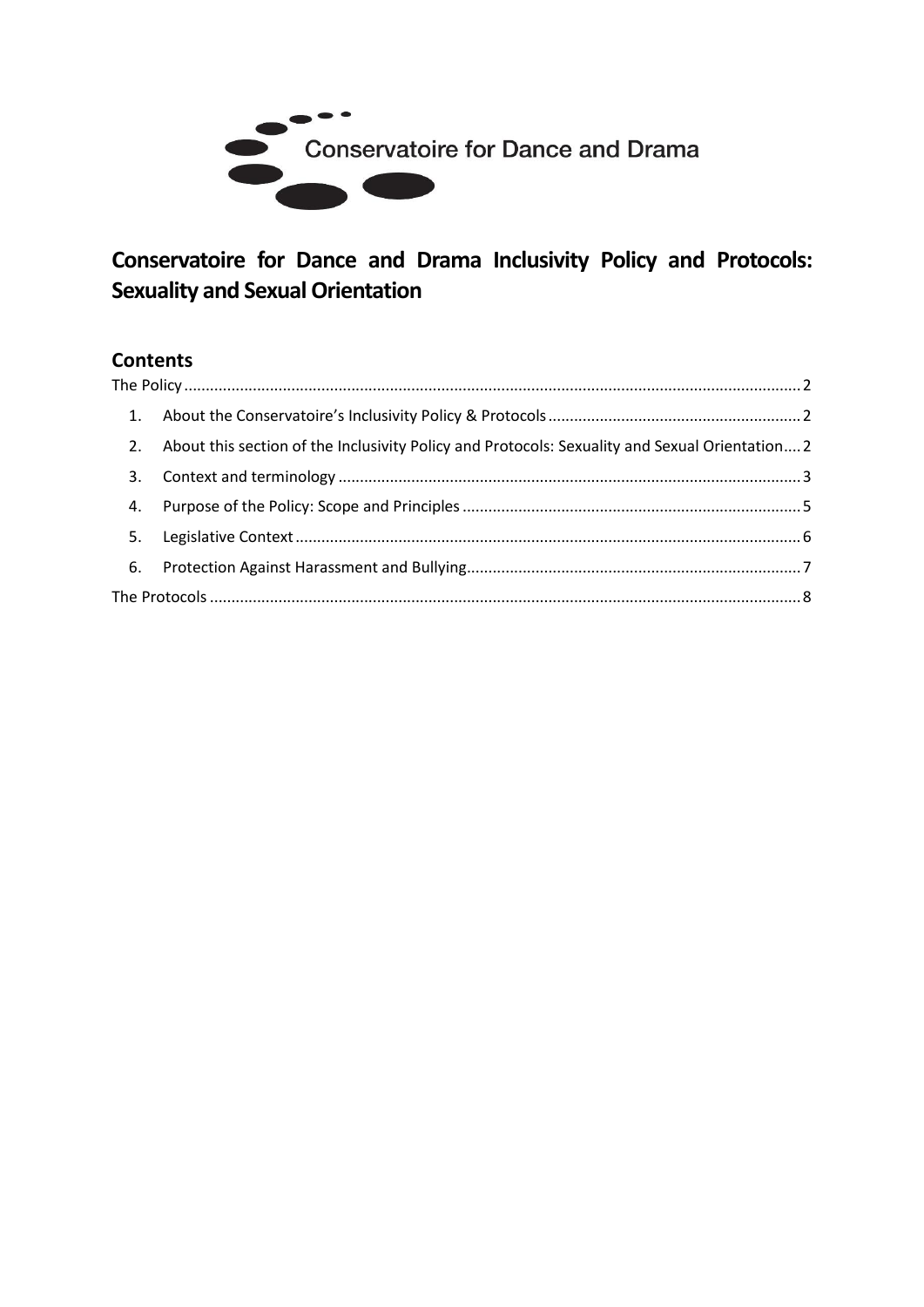#### <span id="page-1-0"></span>**The Policy**

## **1. About the Conservatoire's Inclusivity Policy & Protocols**

- 1.1 The Conservatoire for Dance and Drama's Inclusivity Policy and Protocols is designed to embed and support an inclusive environment for all members of the Conservatoire, from staff to students and beyond. There are several sections to the Inclusivity Policy and Protocols, including:
	- Allyship & Being an Active Bystander
	- Bereavement Support
	- Disabilities
	- Gender Identity
	- Health and Wellbeing
	- Religious Belief and Religious Observance
	- Sexuality and Sexual Orientation
	- Tackling Racial Inequality
- 1.2 The Conservatoire for Dance and Drama's Inclusivity Policy and Protocols is a key part of the Conservatoire's Inclusive Cultures Strategy. Policies which fall under the Inclusive Cultures Strategy include:
	- Conservatoire Access and Participation Plan
	- Conservatoire Code of Behaviour
	- Conservatoire Equality and Diversity Action Plan
	- Conservatoire Framework for Contextual Admissions
	- Conservatoire Inclusivity Protocols:
		- o Allyship & Being an Active Bystander
		- o Disabilities
		- o Gender Identity
		- o Health and Wellbeing
		- o Religious Belief and Religious Observance
		- o Sexuality and Sexual Orientation
		- o Tackling Racial Inequality
	- Conservatoire Policy on Sexual Misconduct, Harassment and Related Behaviours
	- Conservatoire Safeguarding Policy
	- Member School Safeguarding policies
	- Conservatoire Guide to Student Support
	- Conservatoire Support Through Studies Policy and Procedures

## **2. About this section of the Inclusivity Policy and Protocols: Sexuality and Sexual Orientation**

- <span id="page-1-1"></span>2.1 The Conservatoire for Dance and Drama is committed to the inclusivity of the entire LGBTQIA+ community. This particular section of the Policy and Protocols explicitly covers sexuality and sexual orientation. Matters relating more directly to gender identity are addressed in the [Conservatoire for Dance and Drama Inclusivity Policy and Protocols: Gender Identity.](http://www.cdd.ac.uk/policies/student-related-policies/)
- 2.2 This is section of the Policy and Protocols is intended to support and facilitate a student's ability to engage positively and fully with their programme of study and to fulfil the expectations of the training and course regardless of their sexuality. It also aims to support and facilitate the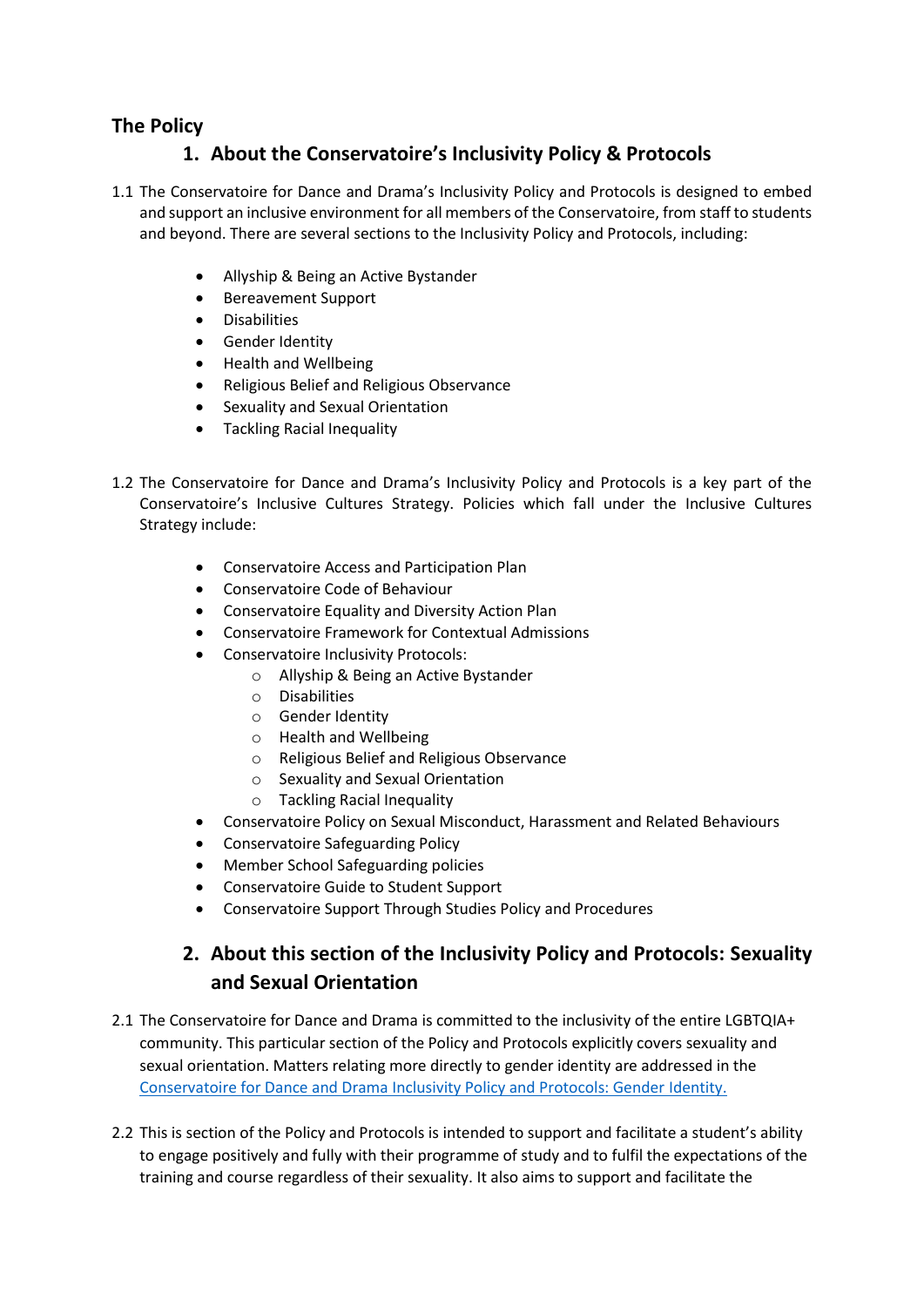experience of current and prospective staff of the Conservatoire. It is a Conservatoire common policy designed to support the needs of all students and staff. This Policy sits with the Conservatoire's Support Through Studies Policy and the wider Conservatoire Inclusive Cultures Strategy.

## **3. Context and terminology<sup>1</sup>**

- <span id="page-2-0"></span>3.1 The Conservatoire has adapted the the following list of definitions, [developed by Stonewall,](https://www.stonewall.org.uk/help-advice/faqs-and-glossary/list-lgbtq-terms) related to sexuality and sexual orientation to highlight the wide spectrum of sexualities and sexual orientation. As our understanding grows, language will change and so it is important to remember that this list is neither exhaustive nor static.
- 3.2 For some people finding a definition or label that they identify with is an important aspect of understanding and feeling comfortable in their identity. Other people may not wish to label themselves. It is important to respect how people wish to self-define and to understand that, for some people, whether and how they choose to label themselves may change overtime.
- 3.3 Some definitions below will have the words 'sexual and romantic' in brackets. This is because people may experience both sexual attraction and romantic, only one of these, or neither. Therefore, this policy will decouple sexual from romantic orientation to emphasise the breadth and diversity of human romantic and sexual experience.
- 3.3.1 **Abro** (sexual and romantic)- Abrosexual or Abroromantic people have a fluid sexual and/or romantic orientation which changes over time or over the course of their life. They may use different terms to describe themselves over time.
- 3.3.2 **Ace** Ace is an umbrella term used to describe a lack of, varying, or occasional experiences of sexual attraction This encompasses:
	- **Asexual** people who do not experience sexual attraction. While some asexual people may experience romantic attraction, others do not.
	- **Demisexual** people who may only feel sexually attracted to people with whom they have formed an emotional bond.
	- **Grey-sexual** people who experience sexual attraction occasionally, rarely, or only under certain conditions.

Ace people who experience romantic attraction or occasional sexual attraction might also use terms such as gay, bi, lesbian, straight, and queer in conjunction with asexual to describe the direction of their romantic or sexual attraction. For example, an ace woman who is romantically, or occasionally sexually, attracted to women may consider herself to be both a lesbian and asexual simultaneously.

3.3.3 **Allo** (sexual and romantic) - Allo people experience sexual and romantic attraction, and do not identify as ace or aro. Allo is to ace and aro spectrum identities, as straight is to LGB+ spectrum identities. It is important to use words that equalise experience, otherwise the opposite to ace and aro becomes 'normal' which is stigmatising.

<sup>1</sup> This section heavily informed by Stonewall website: [https://www.stonewall.org.uk/help-advice/faqs-and](https://www.stonewall.org.uk/help-advice/faqs-and-glossary/list-lgbtq-terms)[glossary/list-lgbtq-terms](https://www.stonewall.org.uk/help-advice/faqs-and-glossary/list-lgbtq-terms)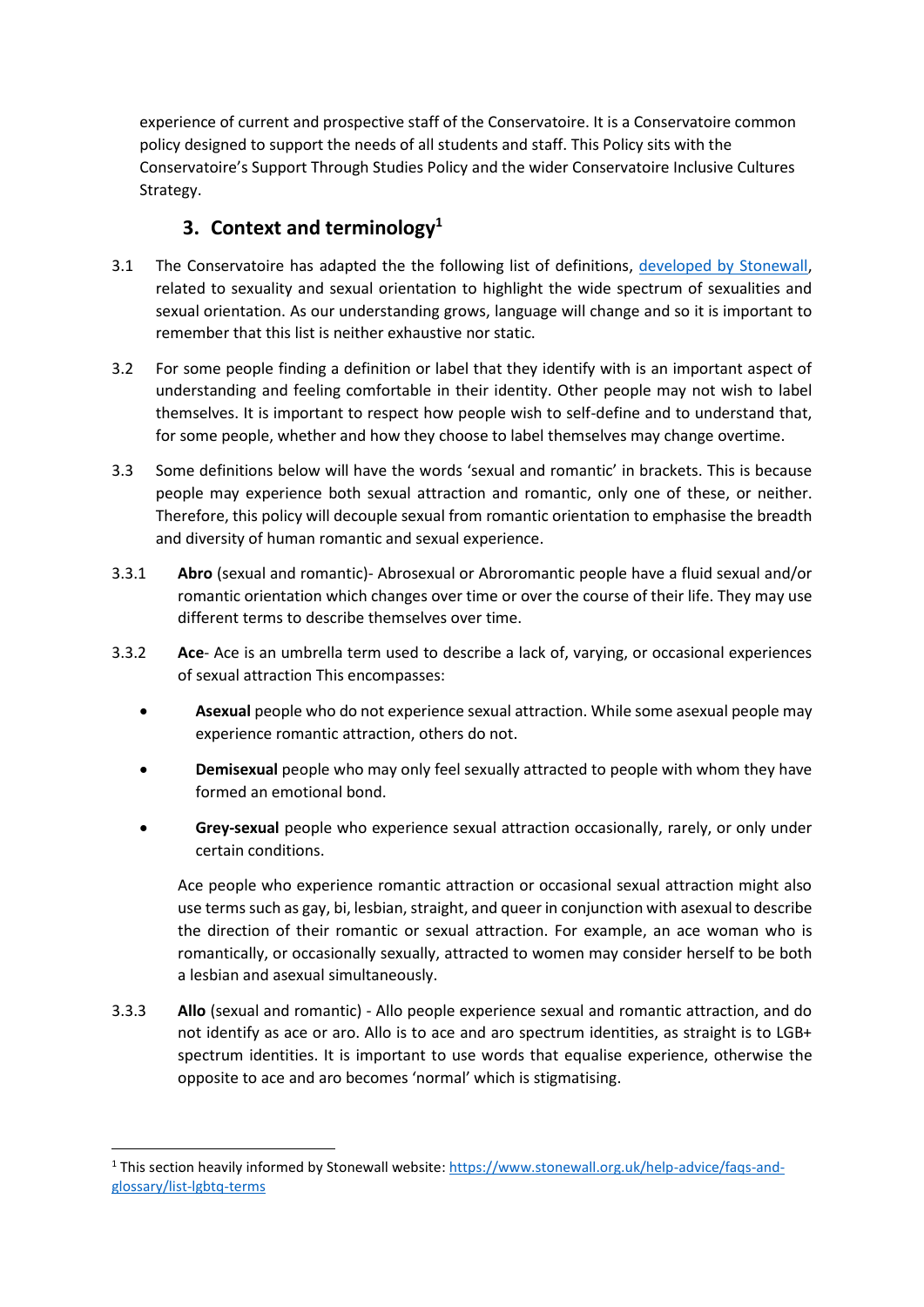- 3.3.4 **Aro** Aro is an umbrella term used specifically to describe a lack of, varying, or occasional experiences of romantic attraction. This encompasses:
	- **Aromantic** people who do not experience romantic attraction. While some aromantic people may experience sexual attraction, others do not.
	- **Demiromantic** people who may only romantically attracted to people with whom they have formed an emotional bond.
	- **Grey-romantic** people who experience romantic attraction occasionally, rarely, or only under certain conditions.

Like ace people, aro people who experience sexual attraction or occasional romantic attraction might also use terms such as gay, bi, lesbian, straight and queer in conjunction with aromantic to describe the direction of their attraction.

- 3.3.5 **Bi**  Bi is an umbrella term used to describe a romantic and/or sexual orientation towards more than one gender.
- 3.3.6 **Biphobia** Biphobia is the fear or dislike of someone who identifies as bi based on prejudice or negative attitudes, beliefs or views about bi people. Biphobic bullying may be targeted at both people who are bi and those who are perceived to be bi.
- 3.3.7 **Butch -** Butch is a term used by some people in the LBGTQIA+ community to describe someone who expresses themselves in a typically masculine way. There are other identities within the scope of butch, such as 'soft butch' and 'stone butch'. These terms should not be used to describe someone unless you are sure this is how they identify.
- 3.3.8 **Femme**  Femme is a term used by some people in the LBGTQIA+ community to describe someone who expresses themselves in a typically feminine way. There are other identities within the scope of femme, such as 'low femme', 'high femme', and 'hard femme'. These terms should not be used to describe someone unless you are sure this is how they identify.
- 3.3.9 **Gay** Gay refers to a man who has a romantic and/or sexual orientation towards men. It is also a generic term for lesbian and gay sexuality: some women define themselves as gay rather than lesbian. Some non-binary people may also identify with this term.
- 3.3.10 **Gender expression** Gender expression is a person's outward expression of their gender. This is usually informed by societal expectations of gender. Gender expression is not the same as gender identity. A person who does not conform to societal expectations of gender may not identify as trans.
- 3.3.11 **Heterosexual/straight** Heterosexual or straight refers to a man who has a romantic and/or sexual orientation towards women or to a woman who has a romantic and/or sexual orientation towards men.
- 3.3.12 **Homosexual** Homosexual is a more medical term used to describe someone who has a romantic and/or sexual orientation towards someone of the same gender. The term 'gay' is now more generally used.
- 3.3.13 **Homophobia** Homophobia is the fear or dislike of someone, based on prejudice or negative attitudes, beliefs or views about lesbian, gay or bi people. Homophobic bullying may be targeted at people who are lesbian, gay or bi or who are perceived to be lesbian, gay or bi.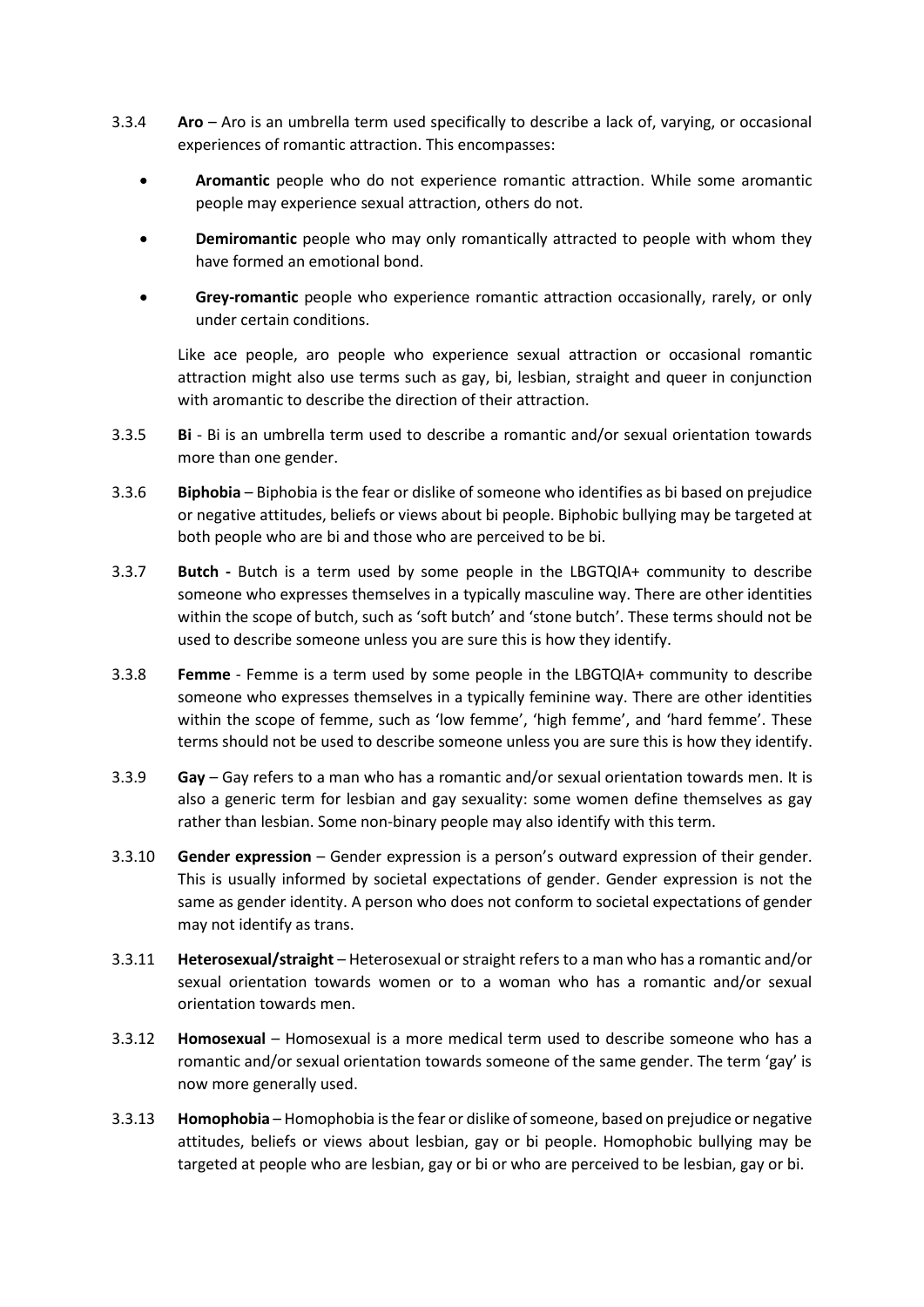- 3.3.14 **Lesbian** Lesbian usually refer to a woman who has a romantic and/or sexual orientation towards women. Some non-binary people may also identify with this term.
- 3.3.15 **Lesbophobia** Lesbophobia is the fear or dislike of someone because they are or are perceived to be a lesbian.
- 3.3.16 **Outing/ Outed** Outing a lesbian, gay, bi, or trans person means disclosing their sexual orientation or gender identity to someone else without their consent. This is a form of harassment and bullying and can carry serious consequences for both an individual who is outed and a person who has outed them.
- 3.3.17 **Pan/Pansexual**  Pan/pansexual refers to a person whose romantic and/or sexual attraction towards others is not limited by sex or gender.
- 3.3.18 **Platonic partnerships** Platonic partnerships are relationships where there is a high amount of mutual commitment such as shared life choices, living arrangement and co-parenting, which may not involve sexual or romantic orientation. People who are on the ace and/or aro spectrum may have platonic partnerships. These partnerships can include more than two people.
- 3.3.19 **Queer** Queer is a term used by those wanting to reject specific labels of romantic orientation, sexual orientation and/or gender identity. It can also be a way of rejecting the perceived norms of the LGBTQIA+ community (racism, sizeism, ableism etc). The term was reclaimed in the late 80s by the queer community who have embraced it. However, some people may still consider it a slur and so it is important to be sensitive to the experiences and feelings of those around you.
- 3.3.20 **Questioning**  Question is the process of exploring your own sexual orientation and/or gender identity. Many people will be questioning at one point or another. This should never invalidate them.
- 3.3.21 **Romantic / Sexual orientation** A person's romantic or sexual attraction to other people, or lack thereof. In combination this forms a person's orientation identity.
- 3.4 It is important to be considerate about the language you use. Being sensitive to language can reaffirm and support the identities of people who are oppressed by or erased within a heteronormative society. As a community, we should take opportunities to learn with grace and humility.

#### **4. Purpose of the Policy: Scope and Principles**

- <span id="page-4-0"></span>4.1 This policy applies to students studying on a course of Higher Education who are registered students of both a School of the Conservatoire for Dance and Drama and the Conservatoire. This policy also applies to staff employed by a School of the Conservatoire for Dance and Drama and the Conservatoire, particularly those who manage staff or support or teach students.
- 4.2 The Inclusivity Policy and Protocols sits within the Conservatoire for Dance and Drama's Inclusive Cultures Strategy and is aligned with the Conservatoire for Dance and Drama Support Through Studies Policy and Guide to Student Support.
- 4.3 While the aim of the Policy and Protocols is to be inclusive, this section is particularly relevant to sexuality and sexual orientation. This policy covers only those aspects of sexual orientation directly related to learning, teaching, assessment, and employment at the Conservatoire.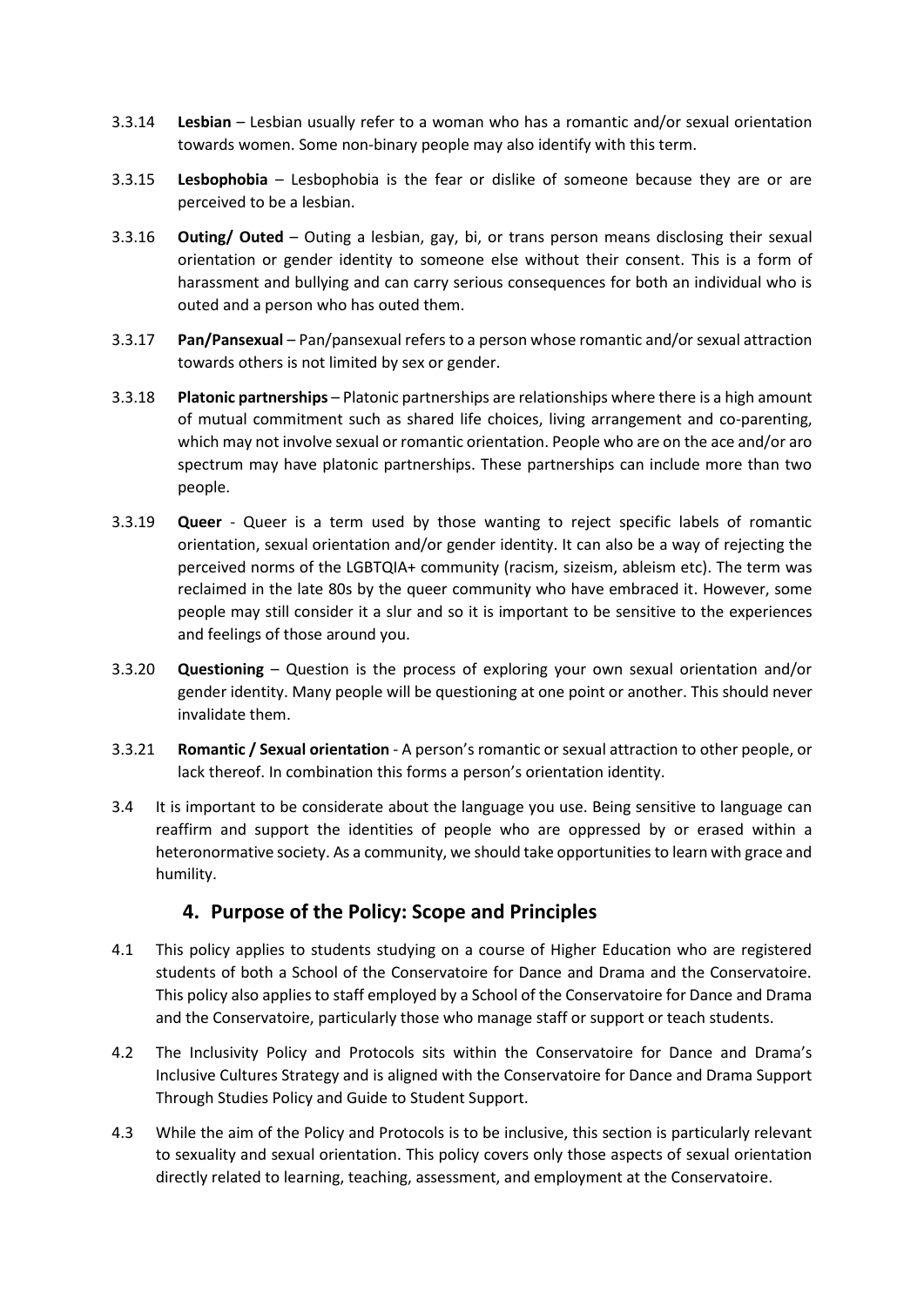4.4 Whatever the individual circumstances, the Conservatoire is committed to being flexible, and supportive, and making clear that discrimination and harassment on the grounds of a person's actual or perceived sexual orientation will not be tolerated.

#### **5. Legislative Context**

- <span id="page-5-0"></span>5.1 There are four pieces of legislation that are relevant to sexuality and sexual orientation in a Higher Education setting:
	- Equality Act 2010
	- Data Protection Act 2018 (UK)
	- General Data Protection Regulations (GDPR) (UK) 2018
	- Human Rights Act 1998
- 5.2 Equality Act 2010
- 5.2.1 Sexual orientation is listed under the nine protected characterises of the Equality Act. This prohibits discrimination and victimisation against a person on grounds of their actual or perceived sexual orientation or their connection to someone who has a particular sexual orientation.
- 5.2.2 Public bodies are required to integrate consideration of equality and good relations into their day-to-day business and to consider how a function can affect different groups in different ways. This enables a higher education provider to reasonably anticipate the needs of all staff, students, and visitors and to address the potential impacts of any proposed changes to ensure they do not have an adverse effect.
- 5.2.3 It is important to note that terminology and understanding about the vast spectrum of sexual orientations has progressed rapidly since 2010 and that the Equality Act uses a dated and restricted definition of sexual orientation limited to attraction towards people of the same, opposite, or either sex.
- 5.2.4 CDD acknowledges that there are many identities that do not fall into these neat categories and this policy will include everyone who identifies with a non-normative sexual orientation and who is therefore subject to similar forms of prejudice and discrimination.
- 5.3 Data Protection Act 2018 (UK) and General Data Protection Regulations 2018 (UK)
- 5.3.1 The Data Protection Act 2018 (DPA 2018) complements the EU's General Data Protection Regulation 2018 (GDPR) and adds provisions specific to the UK. It has brought stricter rules and tighter controls on personal data. Information about a person's sexual orientation is considered 'special category data' under the Data Protection Act 2018. This data is subject to tighter controls than other personal data. Explicit consent is required before it can be collected, used, and shared.
- 5.3.2 Personal data must be looked after properly following the seven data protection principles, which include ensuring personal data is accurate, secure, and processed fairly and lawfully.
- 5.3.3 Under the DPA and GDPR, 'special category data' is afforded an extra level of confidentiality and will nearly always require explicit consent from the individual concerned prior to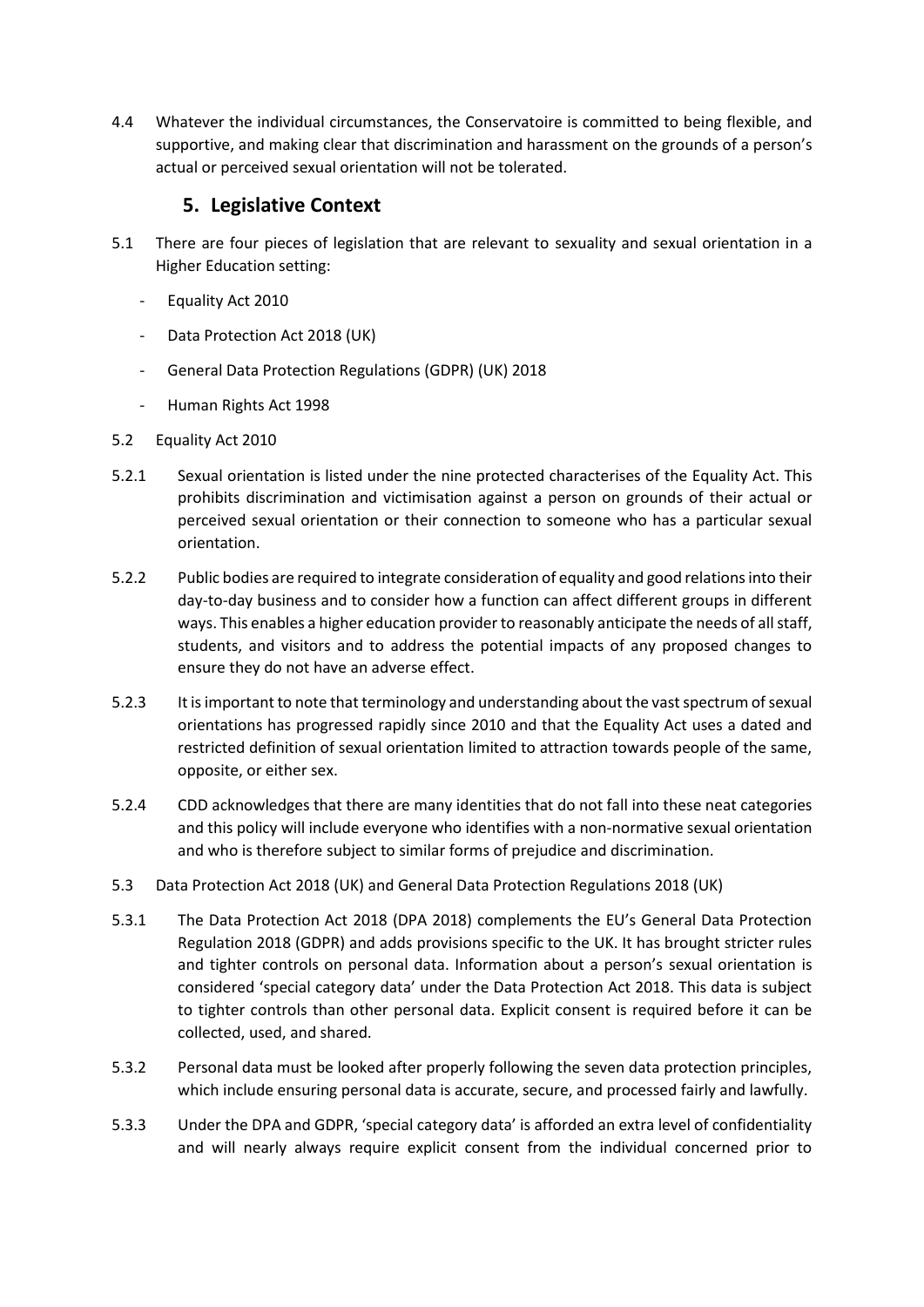disclosure to another party. The Conservatoire also has a responsibility under the DPA and GPDR to ensure that personal information is accurate and up to date.

- 5.4 Human Rights Act (1998)
- 5.4.1 Article 8 of the European Convention on Human Rights, as enacted under the Human Rights Act 1998, protects a person's rights to respect your private and family. This includes your right to determine your sexual orientation.

#### **6. Protection Against Harassment and Bullying**

- <span id="page-6-0"></span>6.1 All staff, students and other stakeholders should expect to be treated with respect at all times. All complaints of harassment or bullying will be treated seriously and thoroughly investigated. Disciplinary action can be taken in cases where bullying/harassment have been proved.
- 6.2 Any act of harassment or bullying toward a person based on their sexuality will normally, in first instances, be dealt with under the Conservatoire's [Sexual Misconduct, Harassment and Related](http://www.cdd.ac.uk/policies/student-related-policies/)  [Behaviours Policy.](http://www.cdd.ac.uk/policies/student-related-policies/)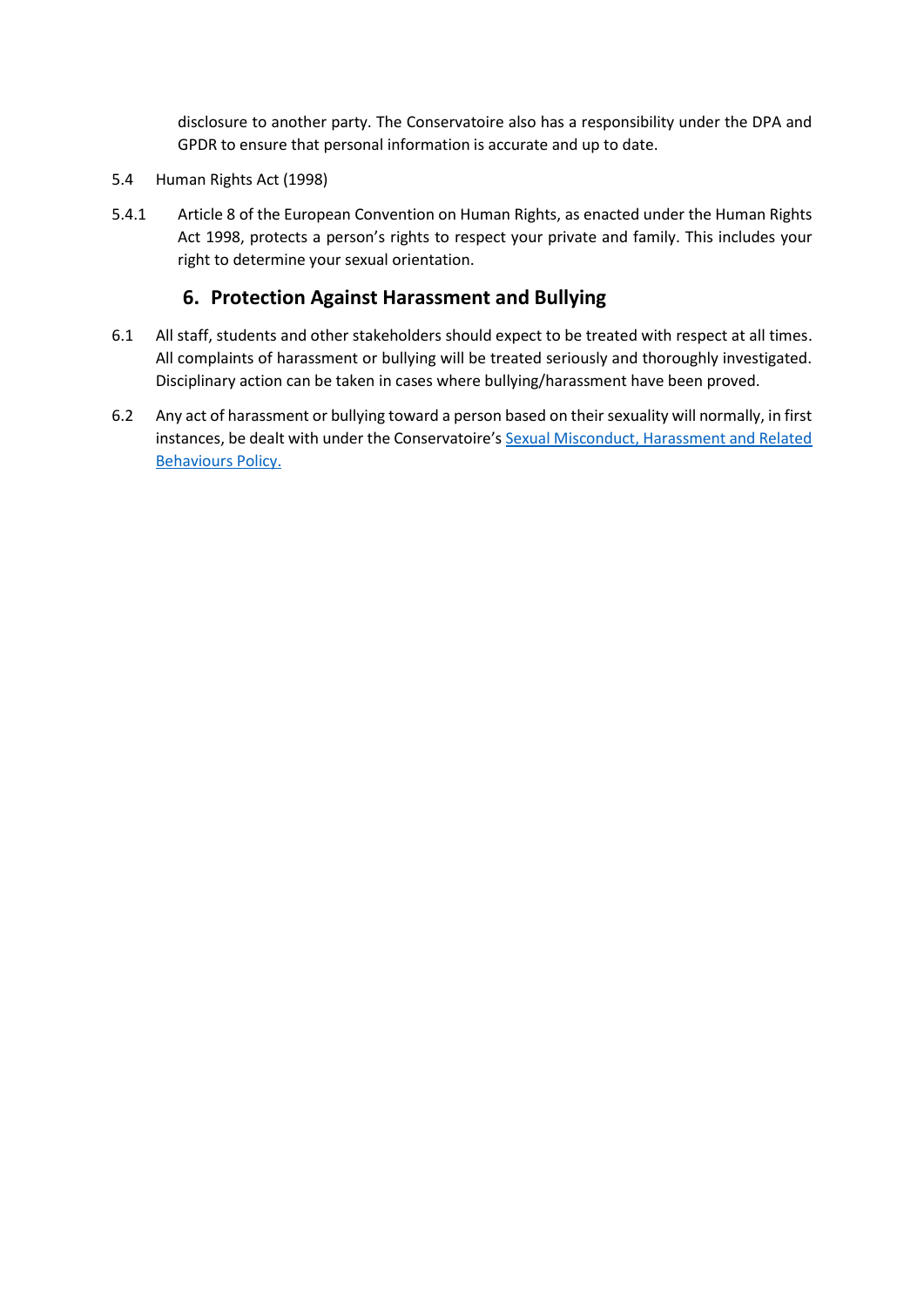<span id="page-7-0"></span>

| <b>Protocol Aim</b> | Protocol              |           | How this might be achieved                      | Supporting guidance and information                                                                                         |
|---------------------|-----------------------|-----------|-------------------------------------------------|-----------------------------------------------------------------------------------------------------------------------------|
| <b>Supporting</b>   | <b>Person-Centred</b> | $\bullet$ | Use the CDD Inclusivity Protocol: Sexuality and | It is important to respect how an individual wants to 'come                                                                 |
| <b>Coming Out</b>   | <b>Support</b>        |           | Sexual Identity to support individuals to       | out'. They may choose to come out in some areas in their life,                                                              |
|                     |                       |           | support others.                                 | for example at school, and not others, for example at home.                                                                 |
|                     |                       |           |                                                 | There is no wrong or right way to come out. It is imperative                                                                |
|                     |                       | $\bullet$ | Use the CDD Inclusivity Protocol: Gender        | that the person's confidentiality is respected.                                                                             |
|                     |                       |           | Identity for more advise on person-centred      |                                                                                                                             |
|                     |                       |           | support.                                        | It is a sign of trust when someone comes out to you and you<br>might be the first person, or amongst the first people, they |
|                     |                       |           | Include LGBTQIA+ allyship in any allyship       | tell. Everyone's journey is different and different people will                                                             |
|                     |                       |           | training.                                       | need differing levels of support. You should take the                                                                       |
|                     |                       |           |                                                 | responsibility of supporting someone who has come out to                                                                    |
|                     |                       |           |                                                 | you very seriously.                                                                                                         |
|                     |                       |           |                                                 |                                                                                                                             |
|                     |                       |           |                                                 | CDD is committed to providing a supportive environment for                                                                  |
|                     |                       |           |                                                 | students and staff who wish to publicly come out. However,                                                                  |
|                     |                       |           |                                                 | individuals have the right to choose whether they wish to be                                                                |
|                     |                       |           |                                                 | open about their sexual orientation. To 'out' someone without                                                               |
|                     |                       |           |                                                 | their permission is a form of harassment, it will be treated as                                                             |
|                     |                       |           |                                                 | such and may result in disciplinary action.                                                                                 |
|                     |                       |           |                                                 | More advise and guidance on person-centred support and                                                                      |
|                     |                       |           |                                                 | responding to a person coming out can be found in the CDD                                                                   |
|                     |                       |           |                                                 | Inclusivity Protocol: Gender Identity.                                                                                      |
|                     |                       |           |                                                 |                                                                                                                             |
| <b>Fostering</b>    | <b>Inclusive</b>      | $\bullet$ | Hold an awareness campaign on terminology       | Derogatory and homophobic language has no place in CDD.                                                                     |
| <b>Inclusion</b>    | Language and          |           | and context to enable staff and students to     | This type of language is not only levelled as people who                                                                    |
|                     | <b>Behaviours</b>     |           | communicate confidently.                        | identify as LGBTQIA+ but also at anyone considered 'different'.                                                             |
|                     |                       |           |                                                 | This type of language should never be excused as banter.                                                                    |
|                     |                       |           |                                                 | Regardless of intention, it causes harm to the individual and to                                                            |
|                     |                       |           |                                                 | society more broadly.                                                                                                       |

## **The Protocols**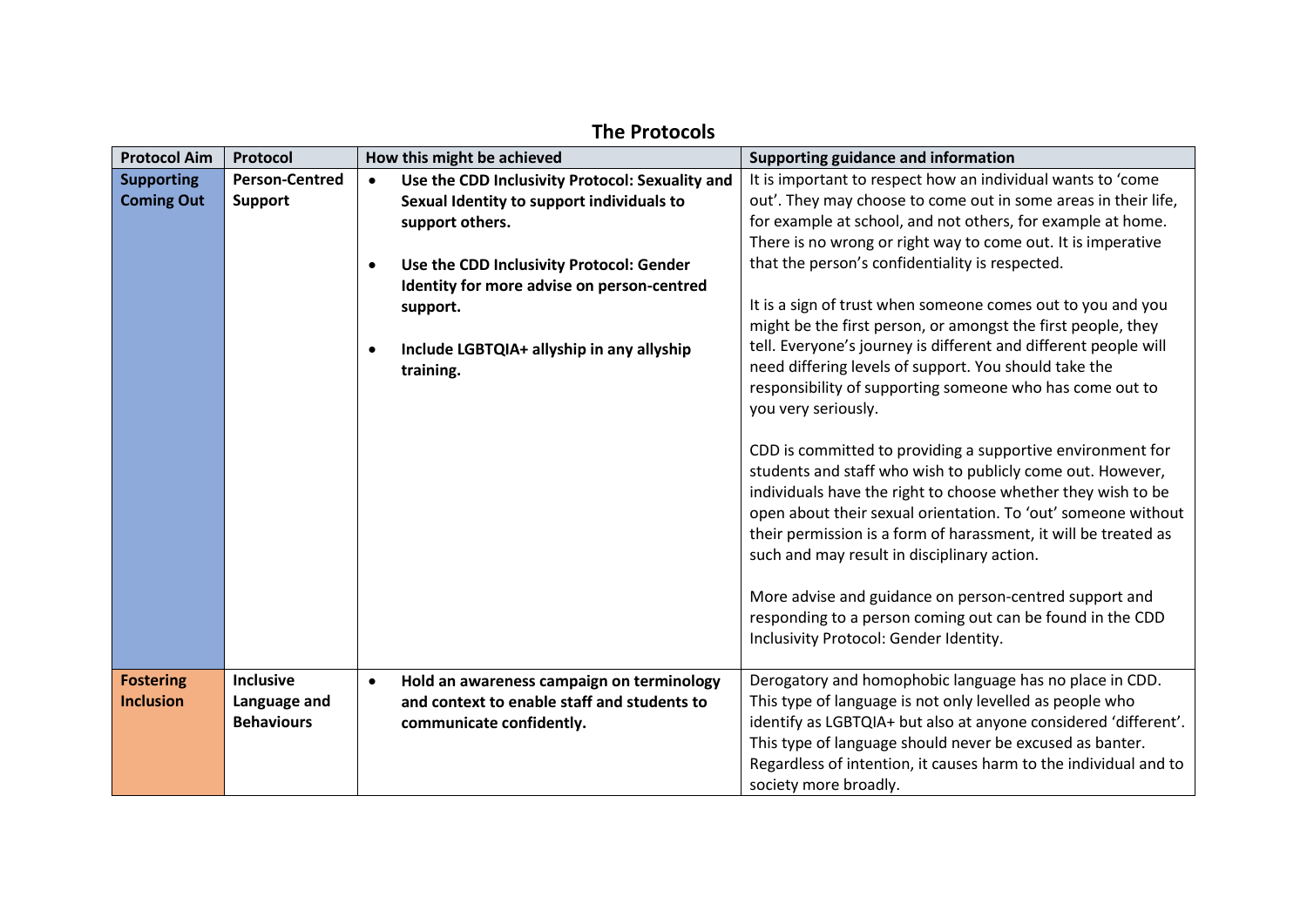|                  | <b>Inclusive</b>  |                        | Use the CDD Inclusivity Protocol: Allyship and                                                                                                                | It is important to avoid gender stereotypes and                                                                                                                                                                                                                                                                                                                                                                                                                            |
|------------------|-------------------|------------------------|---------------------------------------------------------------------------------------------------------------------------------------------------------------|----------------------------------------------------------------------------------------------------------------------------------------------------------------------------------------------------------------------------------------------------------------------------------------------------------------------------------------------------------------------------------------------------------------------------------------------------------------------------|
| <b>Fostering</b> | Language and      |                        | <b>Bystander Intervention to embed a supportive</b>                                                                                                           | heteronormative language and assumptions. For example:                                                                                                                                                                                                                                                                                                                                                                                                                     |
| <b>Inclusion</b> | <b>Behaviours</b> |                        | culture in our community.                                                                                                                                     | Avoid associating strength, violence, or<br>$\circ$<br>aggressive with masculinity and demureness,                                                                                                                                                                                                                                                                                                                                                                         |
|                  |                   |                        | Normalise the use of inclusive language by                                                                                                                    | fragility, and gentleness with femininity                                                                                                                                                                                                                                                                                                                                                                                                                                  |
|                  |                   |                        | avoiding heteronormativity and gender                                                                                                                         | Avoid gender specific language when                                                                                                                                                                                                                                                                                                                                                                                                                                        |
|                  |                   |                        | stereotypes:                                                                                                                                                  | discussing relationships and families-say                                                                                                                                                                                                                                                                                                                                                                                                                                  |
|                  |                   |                        | Do not assume someone's sexuality or<br>$\circ$                                                                                                               | partners or significant others rather than                                                                                                                                                                                                                                                                                                                                                                                                                                 |
|                  |                   |                        | sexual orientation based on factors such                                                                                                                      | boyfriend/girlfriend or husband/wife or                                                                                                                                                                                                                                                                                                                                                                                                                                    |
|                  |                   |                        | as appearance or mannerisms.                                                                                                                                  | parents/guardians rather than mother and                                                                                                                                                                                                                                                                                                                                                                                                                                   |
|                  |                   |                        |                                                                                                                                                               | father.                                                                                                                                                                                                                                                                                                                                                                                                                                                                    |
|                  |                   |                        | Set expectations for appropriate behaviour in                                                                                                                 | Avoid assumptions such as: gay men don't like<br>$\circ$                                                                                                                                                                                                                                                                                                                                                                                                                   |
|                  |                   |                        | your institutional Code of Behaviour.                                                                                                                         | sports, lesbian women dress masculinely, or bi                                                                                                                                                                                                                                                                                                                                                                                                                             |
|                  |                   |                        |                                                                                                                                                               |                                                                                                                                                                                                                                                                                                                                                                                                                                                                            |
|                  |                   |                        |                                                                                                                                                               |                                                                                                                                                                                                                                                                                                                                                                                                                                                                            |
|                  |                   |                        |                                                                                                                                                               |                                                                                                                                                                                                                                                                                                                                                                                                                                                                            |
|                  |                   |                        |                                                                                                                                                               |                                                                                                                                                                                                                                                                                                                                                                                                                                                                            |
|                  |                   |                        |                                                                                                                                                               |                                                                                                                                                                                                                                                                                                                                                                                                                                                                            |
|                  |                   |                        |                                                                                                                                                               |                                                                                                                                                                                                                                                                                                                                                                                                                                                                            |
|                  | <b>Staff and</b>  | $\bullet$              | Ensure that all relevant policies and                                                                                                                         | Under the Equality Act, the recruitment, selection and                                                                                                                                                                                                                                                                                                                                                                                                                     |
|                  | <b>Student</b>    |                        | procedures refer to partners and significant                                                                                                                  | promotion of staff, and the recruitment, selection and                                                                                                                                                                                                                                                                                                                                                                                                                     |
|                  | Recruitment       |                        | others rather than spouses.                                                                                                                                   | progression of students must be based on relevant criteria                                                                                                                                                                                                                                                                                                                                                                                                                 |
|                  | and Progression   |                        |                                                                                                                                                               | only, which do not include sexual orientation.                                                                                                                                                                                                                                                                                                                                                                                                                             |
|                  |                   |                        | Ensure that any parental leave policies are                                                                                                                   |                                                                                                                                                                                                                                                                                                                                                                                                                                                                            |
|                  |                   |                        | gender neutral and inclusive for all families.                                                                                                                |                                                                                                                                                                                                                                                                                                                                                                                                                                                                            |
|                  |                   |                        |                                                                                                                                                               |                                                                                                                                                                                                                                                                                                                                                                                                                                                                            |
|                  |                   |                        |                                                                                                                                                               |                                                                                                                                                                                                                                                                                                                                                                                                                                                                            |
|                  |                   |                        |                                                                                                                                                               |                                                                                                                                                                                                                                                                                                                                                                                                                                                                            |
|                  |                   |                        |                                                                                                                                                               |                                                                                                                                                                                                                                                                                                                                                                                                                                                                            |
|                  |                   |                        |                                                                                                                                                               |                                                                                                                                                                                                                                                                                                                                                                                                                                                                            |
|                  |                   | $\bullet$<br>$\bullet$ | Ensure there is space with kindness and<br>understanding for students and staff to learn.<br>Support the development of pride alliances or<br>similar groups. | people are promiscuous<br>Finally, do not assume that everyone<br>$\circ$<br>experiences emotional, romantic, or sexual<br>attraction. This can be extremely harmful<br>asexual and aromantic people's sense of self.<br>Similarly, under the Equality Act, all benefits and conditions of<br>service will apply equally to all staff (and students where<br>applicable), and same sex partners should be considered in the<br>same way as partners of heterosexual staff. |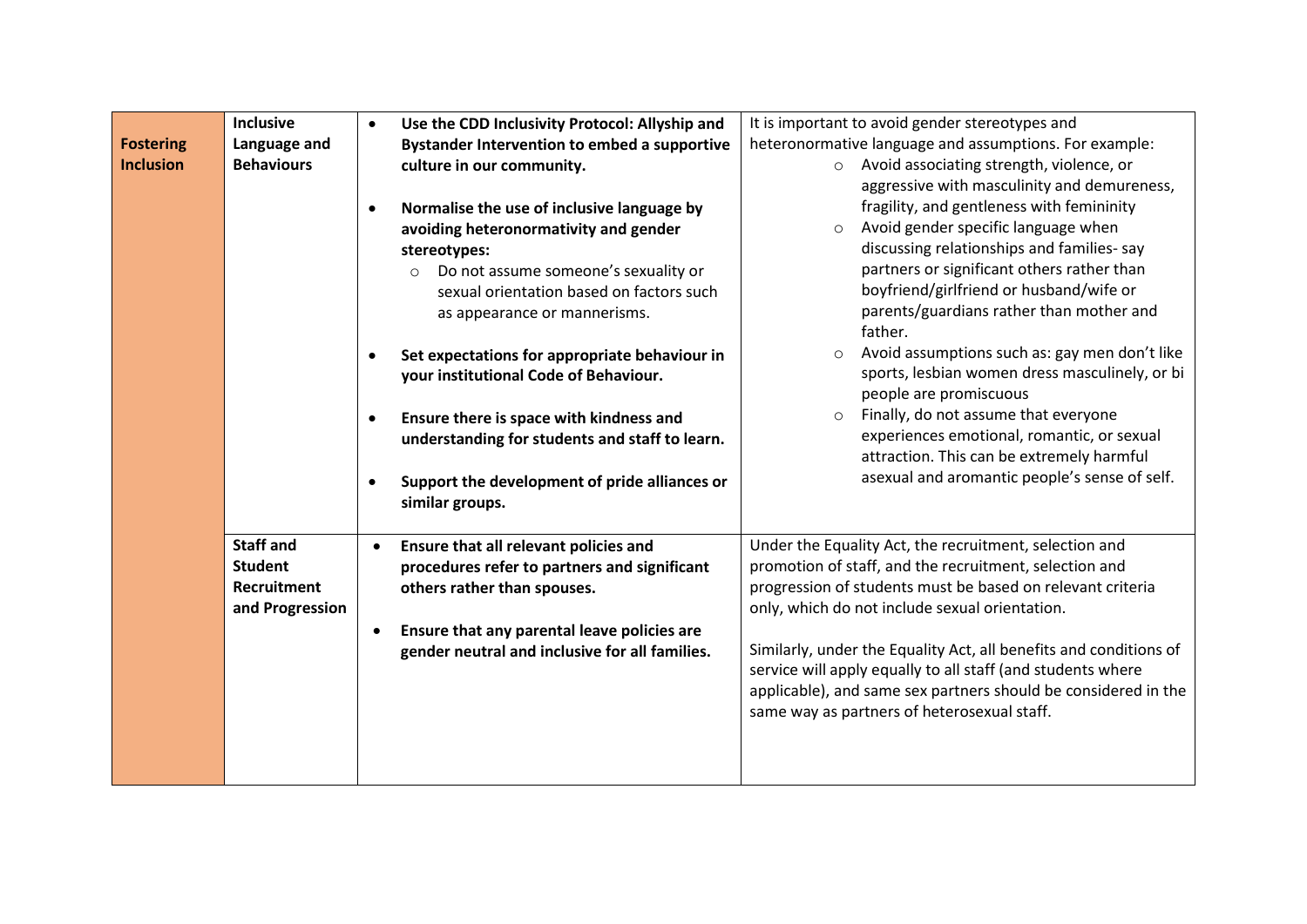| <b>Fostering</b> | The Effects of           |           | Recognise that some people may have had                                                                                                                                                                                                             | It is essential to recognise that before students or staff join                                                                                                                                                                                                                                                                                                                                                                                                                                 |
|------------------|--------------------------|-----------|-----------------------------------------------------------------------------------------------------------------------------------------------------------------------------------------------------------------------------------------------------|-------------------------------------------------------------------------------------------------------------------------------------------------------------------------------------------------------------------------------------------------------------------------------------------------------------------------------------------------------------------------------------------------------------------------------------------------------------------------------------------------|
| <b>Inclusion</b> | <b>Historic Bullying</b> |           | negative experiences when coming out or                                                                                                                                                                                                             | CDD, they may have experienced significant levels of bullying                                                                                                                                                                                                                                                                                                                                                                                                                                   |
|                  |                          |           | expressing their sexual orientation.                                                                                                                                                                                                                | and harassment that has left them with significant trauma.                                                                                                                                                                                                                                                                                                                                                                                                                                      |
|                  |                          |           | o Due to societal expectation, boys                                                                                                                                                                                                                 | This can be particularly true for LGBTQIA+ people. The 2017                                                                                                                                                                                                                                                                                                                                                                                                                                     |
|                  |                          |           | and men who pursue the creative                                                                                                                                                                                                                     | Stonewall School report showed that nearly half of bullied                                                                                                                                                                                                                                                                                                                                                                                                                                      |
|                  |                          |           | and performing arts may have                                                                                                                                                                                                                        | LGBTQIA+ learners in sixth form colleges (47%) and nearly two                                                                                                                                                                                                                                                                                                                                                                                                                                   |
|                  |                          |           | experienced bullying and                                                                                                                                                                                                                            | in three bullied LGBTQIA+ learners in FE colleges (63%) said                                                                                                                                                                                                                                                                                                                                                                                                                                    |
|                  |                          |           | harassment, regardless of their                                                                                                                                                                                                                     | this bullying had a negative effect on their plans for future                                                                                                                                                                                                                                                                                                                                                                                                                                   |
|                  |                          |           | sexual orientation or whether or not                                                                                                                                                                                                                | education. <sup>2</sup>                                                                                                                                                                                                                                                                                                                                                                                                                                                                         |
|                  |                          |           | they have 'come out' publicly.                                                                                                                                                                                                                      |                                                                                                                                                                                                                                                                                                                                                                                                                                                                                                 |
|                  |                          |           | Ensure staff responsible for student support<br>and line-managers are briefed and trained on<br>how to response to trauma caused by historic<br>bullying.<br>Provide specific mental health support for<br>those who have been bullied due to their | The report goes on to say that LGBTQIA+ children and young<br>people 'experience particularly high rates of poor mental<br>health'. 60% of LGB young people and 84% of trans young<br>people have deliberately harmed themselves at some point.<br>More than 20% of LGB young people and more than 40% trans<br>young people have attempted to take their own life. One in<br>three non-binary young people and nearly half of disabled<br>LGBT young people have tried to take their own life. |
|                  |                          |           | sexual orientation.                                                                                                                                                                                                                                 |                                                                                                                                                                                                                                                                                                                                                                                                                                                                                                 |
|                  | Curriculum               | $\bullet$ | Audit materials to ensure that they discuss                                                                                                                                                                                                         | It is important that Schools ensure that their curriculum in                                                                                                                                                                                                                                                                                                                                                                                                                                    |
|                  |                          |           | and recognise diversity sexuality and sexual<br>orientation.                                                                                                                                                                                        | inclusive of a wide range of sexualities and does not fall into<br>stereotypes. Caricatures are unacceptable and only serve to<br>uphold constraining and damaging heteronormative                                                                                                                                                                                                                                                                                                              |
|                  |                          |           | Audit material and other course item to                                                                                                                                                                                                             | structures.                                                                                                                                                                                                                                                                                                                                                                                                                                                                                     |
|                  |                          |           | ensure they do not uphold any harmful                                                                                                                                                                                                               |                                                                                                                                                                                                                                                                                                                                                                                                                                                                                                 |
|                  |                          |           | stereotypes of the LGBTQIA+ community.                                                                                                                                                                                                              | Informed academic debates about sexual orientation within                                                                                                                                                                                                                                                                                                                                                                                                                                       |
|                  |                          |           |                                                                                                                                                                                                                                                     | the context of learning and teaching should be encouraged to                                                                                                                                                                                                                                                                                                                                                                                                                                    |
|                  |                          |           | Use the CDD Inclusivity Protocol: Tackling                                                                                                                                                                                                          | take place within a culture of dignity and respect for all                                                                                                                                                                                                                                                                                                                                                                                                                                      |
|                  |                          |           | Racial Inequality for support in developing and                                                                                                                                                                                                     | individuals.                                                                                                                                                                                                                                                                                                                                                                                                                                                                                    |
|                  |                          |           | inclusive curriculum.                                                                                                                                                                                                                               |                                                                                                                                                                                                                                                                                                                                                                                                                                                                                                 |

<sup>2</sup> Stonewall, *School Report (2017) The experiences of lesbian, gay, bi and trans pupils in Britain's schools, (June 2017): <u><https://www.stonewall.org.uk/school-report-2017></u>*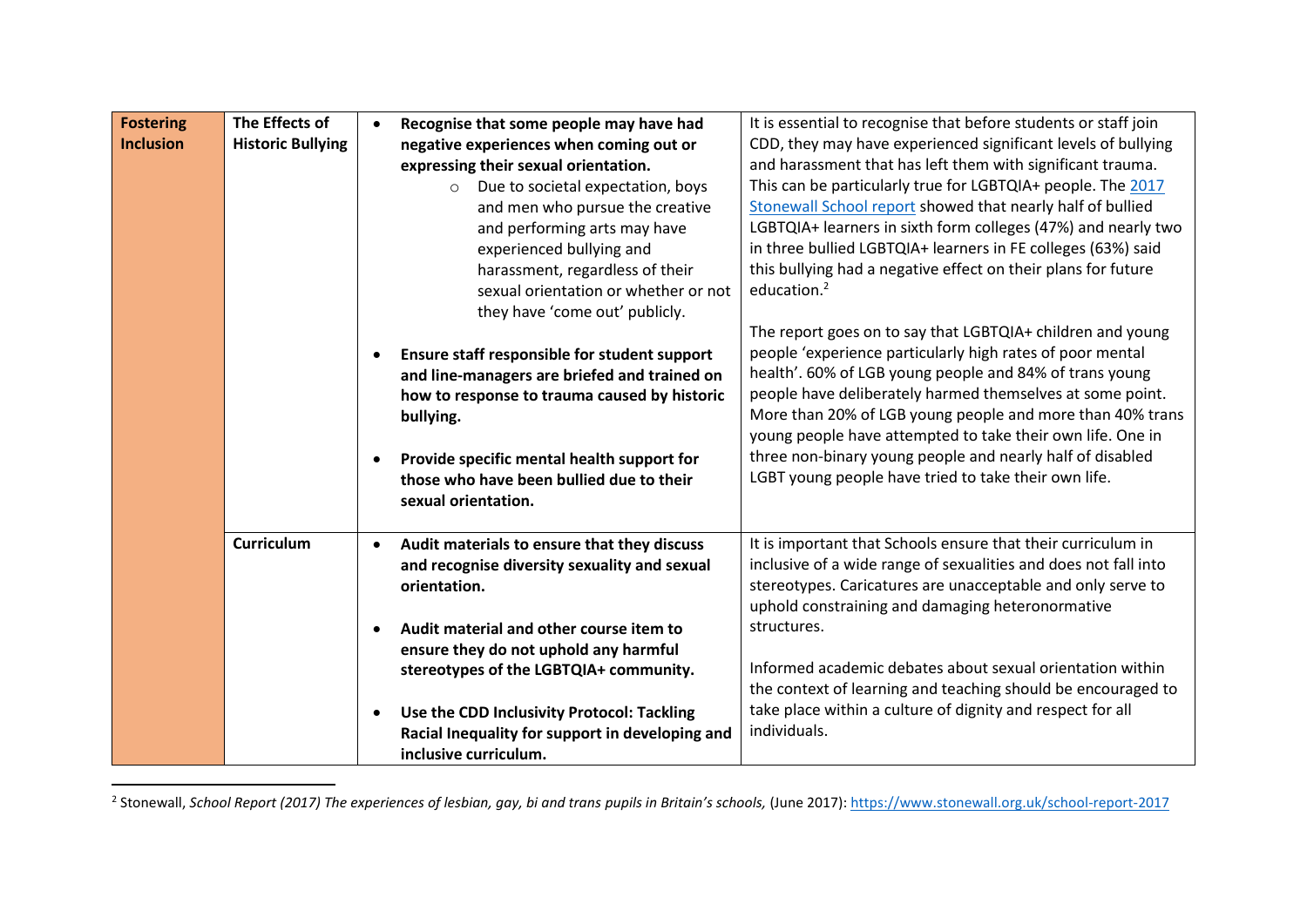| <b>Fostering</b><br><b>Inclusion</b>   | Intersectionality                        | $\bullet$ | <b>Ensure staff and students understand the</b><br>concept of intersectionality and how a<br>person's various identities may create various<br>forms of disadvantage, underrepresentation,<br>or oppression.<br>Use all of the CDD Inclusivity Protocol<br>together holistically to support the whole<br>individual, not just one aspect of their<br>identity. | Individuals are never just one thing- we are a combination of<br>all our various identities and this affects how we walk through<br>the world. Two women, for example, will experience misogyny<br>very differently dependent on their ethnicity, sexual<br>orientation, gender history, socio-economic background,<br>religion, disability status etc.<br>As a consequence, people may experience multiple linked<br>forms of discrimination and therefore everyone has their own<br>unique experiences with discrimination and oppression. These<br>unique experiences should be respected, acknowledged, and<br>validated. |
|----------------------------------------|------------------------------------------|-----------|----------------------------------------------------------------------------------------------------------------------------------------------------------------------------------------------------------------------------------------------------------------------------------------------------------------------------------------------------------------|-------------------------------------------------------------------------------------------------------------------------------------------------------------------------------------------------------------------------------------------------------------------------------------------------------------------------------------------------------------------------------------------------------------------------------------------------------------------------------------------------------------------------------------------------------------------------------------------------------------------------------|
| <b>Healthy</b><br><b>Relationships</b> | Consent                                  | $\bullet$ | Display and signpost to the CDD 'What is<br>Consent' poster<br>Incorporate open discussions and training<br>about consent and healthy relationships into<br>student and staff induction<br>Ensure students are aware of, and understand,<br>the CDD Sexual Misconduct, Harassment and<br><b>Related Behaviours Policy.</b>                                     | Consent is important in all relationships. Unwanted advances<br>or similar behaviours constitute sexual harassment and are<br>equally unacceptable irrespective of the sexual orientation of<br>the victim or the perpetrator.<br>Students and staff, due to life experiences, may have different<br>understandings of consent and so it is important to highlight a<br>collective definition.<br>Careful consideration should be taken as to what the right<br>support might be for the individual person. People may wish<br>to be supported in different ways and it is important to be led<br>by this.                    |
|                                        | <b>Creating a</b><br>Supportive<br>Space | $\bullet$ | Consider organising training or guidance for<br>differentiating between healthy and<br>unhealthy relationships.                                                                                                                                                                                                                                                | People who are forced to hide their sexuality orientation, for<br>personal, cultural, or societal reasons, can be at increased risk<br>of experiencing toxic or otherwise unhealthy behaviour in<br>their relationships. This can be for many reasons such as:                                                                                                                                                                                                                                                                                                                                                                |